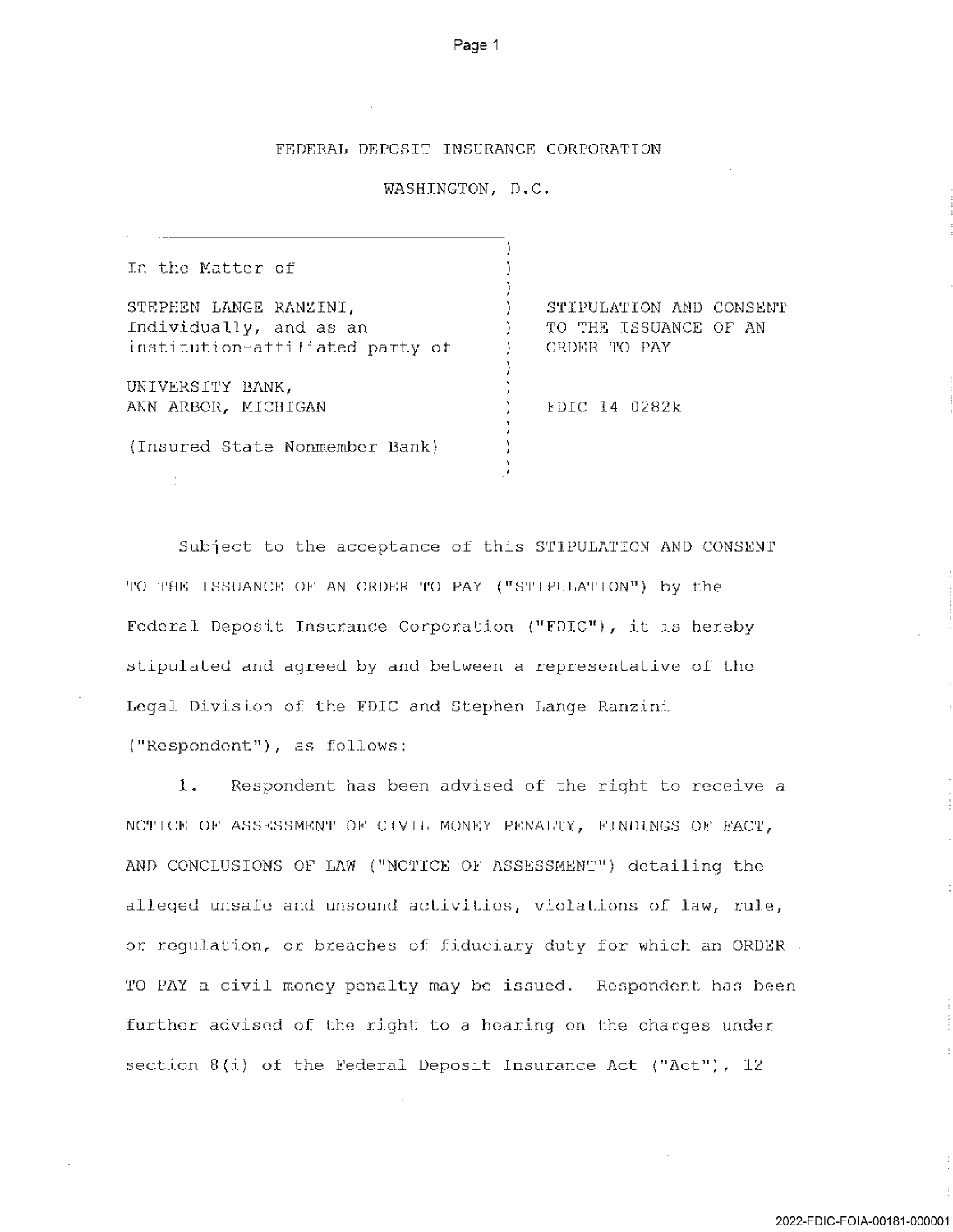U.S.C.  $\frac{1818(i)}{i}$ , and the FDIC's Rules of Practice and Procedure, 12 C.F.R. Part 308.

Page 2

2. The FDIC has reason to believe that beginning on or about April 2009 through July 2012: Respondent caused the Bank to support several of his affiliated business by paying leqal and licensing fees, as well as software and domain costs; Respondent caused the Bank to support his interests by allowing an affiliated-owned computer to be maintained and supported on the Bank's premises by the Bank's information system employees; Respondent instructed, assisted, and authorized Bank employees to perform bookkeeping services for two of his related interests, services which were performed at the Bank, during the employees' business hours and for which the employees were not compensated by Respondent or his related interests. The FDIC has reason to believe that Respondent received pecuniary gain and other benefit as a result of his conduct and also that the Bank sustained a loss. Respondent did repay the Bank for the advanced expenses, some of which were paid immediately but some of which were not repaid until December 2012, more than 1000 days after having been incurred. The conduct as described were unsafe and unsound practices, a breach of Respondent's fiduciary duty as an executive officer and director of the Bank, as well

 $\mathcal{Z}$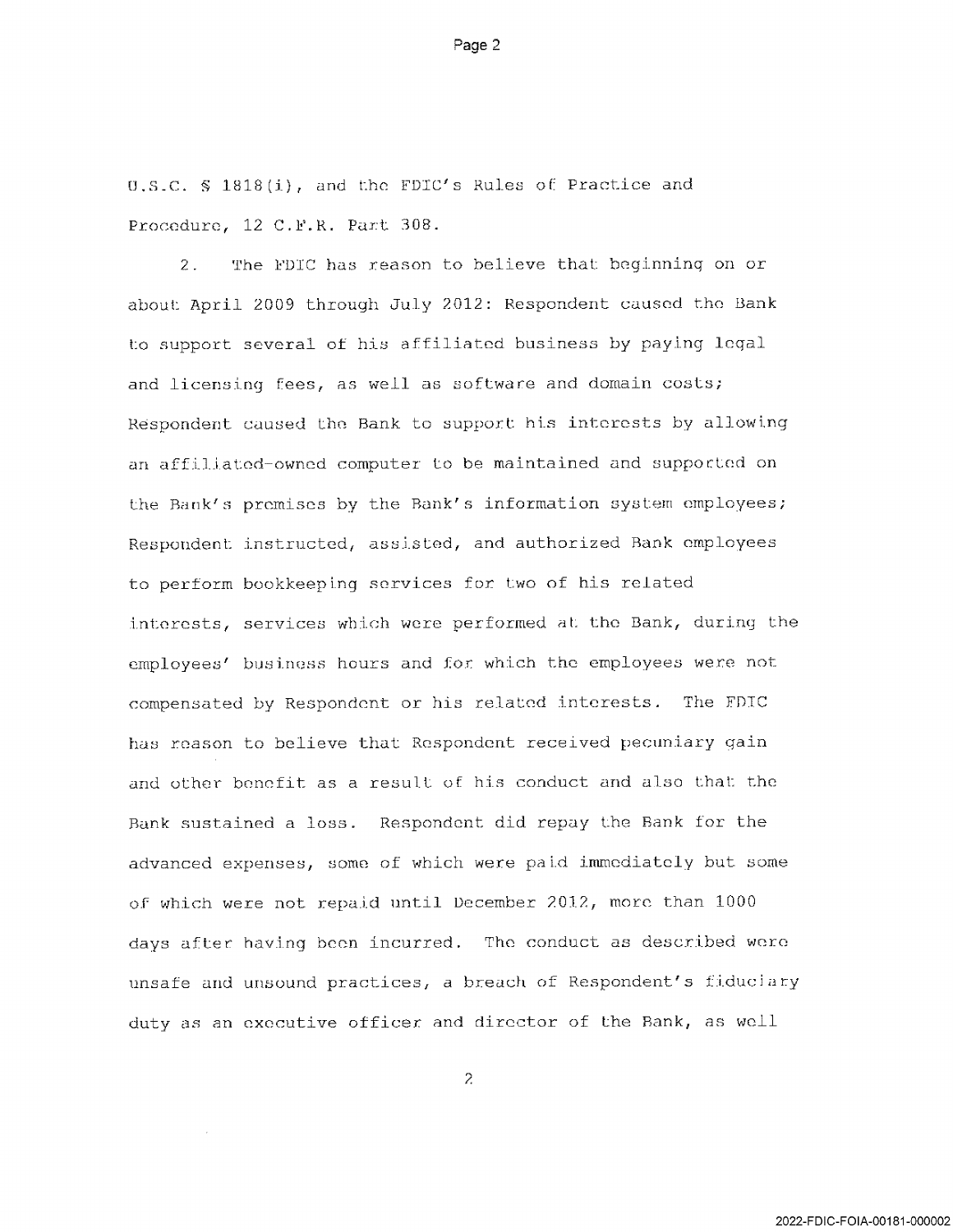as violation of Section 23A and 23B of the Banking Affiliates Act.

Page 3

3. Respondent, solely for the purpose of this proceeding and without admitting or denying the unsafe and unsound practices, violations, or breaches of fiduciary duty set forth in paragraph 2 of this STIPULATION, hereby consents and agrees to the issuance of an ORDER TO PAY by the FDIC, and further consents and agrees to pay civil money penalty of \$105,000.00. The penalty shall be paid to the Treasury of the United States pursuant to the provisions of section  $8(i)(2)$  of the Act, 12 U.S.C. § 1818(i)(2). Respondent further stipulates and agrees that such ORDER TO PAY shall be final and fully enforceable by the FDIC pursuant to the provisions of section  $B(i)(2)(I)$  of the Act, 12 U.S.C. § 1818(i)(2)(I).

4. Respondent further agrees to pay the civil money penalty assessed by delivering to the FDIC a check in the amount of \$105,000.00, made payable to the Treasury of the United States.

5. In the event the FDIC accepts this SIIPULATION and issues the ORDER TO PAY, it is agreed that no action will be taken by the FDIC to initiate any additional enforcement actions under Section 8 of the Act, 12 U.S.C. § 1818, for the unsafe and

3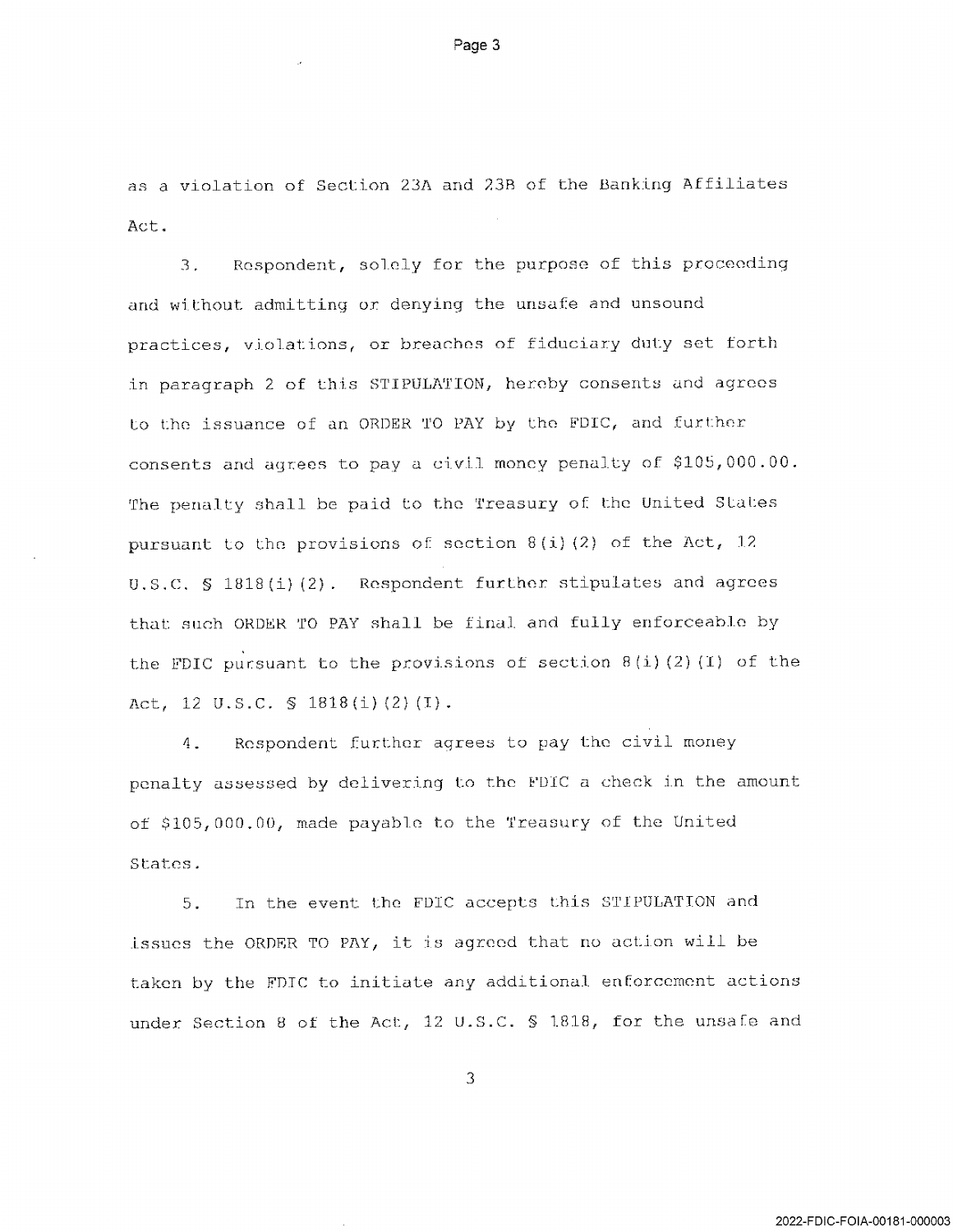unsound practices, breaches of fiduciary duty or violations set forth in paragraph 2 of this STIPULATION.

Page 4

6. In the event the FDIC accepts this STIPULATION and issues the ORDER TO PAY, Respondent agrees not to seek or accept indemnification from any insured depository institution for the civil money penalty assessed and paid in this matter.

7. Respondent hereby waives for purposes of this proceeding:

(a) the receipt of a NOTICE OF ASSESSMENT;

(b) the right to present defenses to the allegations to be set forth in the NOTICE OF ASSESSMENT;

(c) a hearing for the purpose of taking evidence on the allegations to be set forth in the NOTICE OF ASSESSMENT;

(d) the filing of proposed findings of fact and conclusions of law;

(e) a recommended decision of an administrative law judge;

(f) exceptions and briefs with respect to such recommended decision; and

{g} judicial review of the ORDER TO PAY as provided by 12 U.S.C.  $\frac{1818(h)}{h}$ , or any other challenge to the validity of the ORDER TO PAY.

 $\overline{4}$